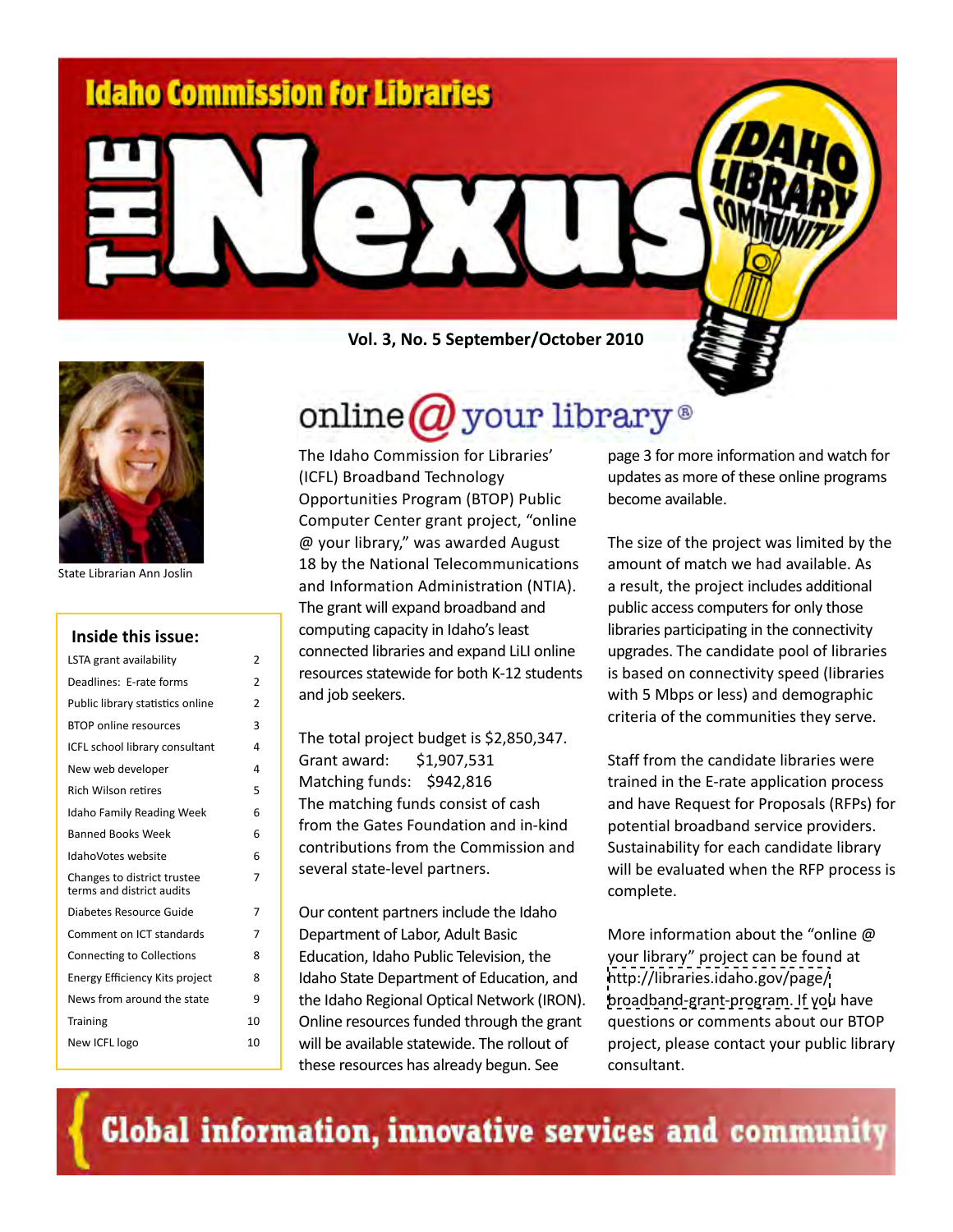**Idaho Commission for Libraries** 325 W. State St. Boise, ID 83702-6072 208-334-2150 1-800-458-3271 http://libraries.idaho.gov

**Mission:**  The Idaho Commission for Libraries assists libraries to build the capacity to better serve their clientele.

**Commissioners:** Pete Black, John Held, Bruce Noble, Sara Staub and Larry Weeks

> **State Librarian** Ann Joslin

#### **Commission Contacts:**

- Anne Abrams, southwestern/ central Idaho library consultant
- Betty Hoffman, support services supervisor
- Danna Angevine, state publications, cataloging, and acquisitions librarian
- Erica Compton, reading programs coordinator
- Frank Nelson, southeastern Idaho library consultant
- Gina Persichini, networking consultant
- Glynda Pflieger, school library consultant
- Jan Wall, northern Idaho library consultant
- Marjorie Hooper, associate state librarian
- Pam Bradshaw, program supervisor
- Shirley Biladeau, continuing education consultant
- Sonja Hudson, grants/contracts officer
- Staci Shaw, reading programs coordinator
- Stephanie Bailey-White, reading programs coordinator
- Sue Walker, Talking Book Service consultant
- Teresa Lipus, public information specialist

The Nexus is published 6x/year and is available as PDF only. To subscribe to receive a PDF of this ne[wsletter via email go to http://libraries.](http://libraries.idaho.gov/page/subscribe-to-nexus) idaho.gov/page/subscribe-to-nexus.

# **LSTA Just in Time and Competitive grants deadlines**

In July, the Idaho Commission for Libraries reopened its Just in Time Grant process for 2010 LSTA funds. The Just In Time Grant process allows libraries to apply for LSTA funds following an abbreviated grant process. Check out the details of the 2010 LSTA Grant Kit in Appendix C, available [online at http://libraries.idaho.gov/page/](http://libraries.idaho.gov/page/lsta-library-services-technology) lsta-library-services-technology.

**The final date for Just in Time grant submissions is October 22, 2010.** The Board of Library Commissioners will make the final funding decision on applications in excess of \$10,000 in LSTA funds at its December 3, 2010 meeting. Applications requesting \$10,000 or less in LSTA funds will have a decision in a matter of weeks after grant submission.

The Just in Time Grant process will be suspended October 22 to make way for the 2011 LSTA Competitive Grant Process.

# **Deadlines for E-rate Forms 486 and 472**

**The deadline for submitting Form 486 Receipt of Service Confirmation Form for 2010–2011 is in October.** Form 486 must be filed by an applicant before E-rate payments can be made to a vendor. You can submit Form 486 online at www. sl.universalservice.org/menu.asp.

**2011 LSTA Competitive Draft Grant applications are due October 11, 2010 for digital submissions and October 13, 2010 for paper submissions**. Details for this process can be found by clicking on *2011 LSTA Grant Kit* at http://libraries. [idaho.gov/page/lsta-library-services](http://libraries.idaho.gov/page/lsta-library-services-technology)technology.

All grant information, eligibility criteria, certifications, and application forms can be found in the LSTA Grant Kits on the Commission's website. This kit also contains specific criteria for a host of LSTA programs or projects. If you have questions or a project idea, call or email your library consultant and share your ideas. They can advise you how to proceed. If you are unable to contact your consultant, call Sonja Hudson, contracts/grants officer at 800-458-3271 or email her at sonja.hudson@libraries.idaho.gov.

**The deadline for submitting Form 472 Billed Entity Applicant Reimbursement (BEAR) for 2009–2010 is October 28.** Form 472 must be filed by this date by both you and your vendor to get your E-rate reimbursement. You can file online at www.sl.universalservice.org/menu.asp.

# **FY2009 Public Library Statistics available online**

The final statistical tables, graphs, and maps, for FY2009 Public Libraries are [accessible at http://libraries.idaho.gov/](http://libraries.idaho.gov/landing/idaho-public-library-statistics) landing/idaho-public-library-statistics. The tables and graphs include finalized population estimates from Census figures released on June 22, 2010. The main tables are as follows:

• Table 1 contains complete statistical data grouped by County.

- Table 2 contains the same data but grouped by population served
- Table 3 is a mini library directory.

You can load the data into your own spreadsheet from the alphabetical file in Excel format (Alpha Values FY09.xls).

*Reminder: We are not mailing printed versions of the statistics this year.*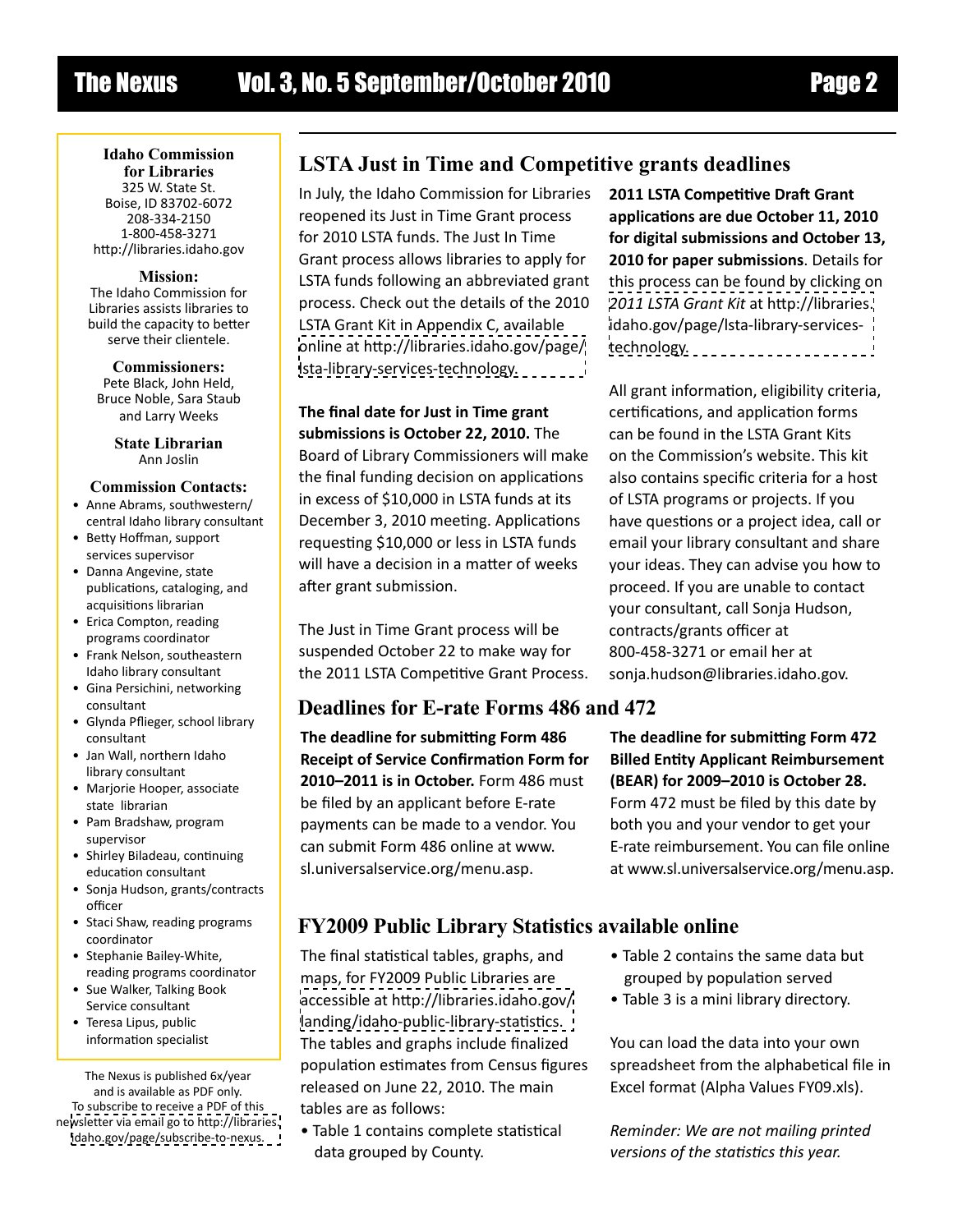# **Statewide resources coming online through BTOP project**

Idaho students have been able to access Apangea Math and PLATO Learning through school or at home once they get an account and login from their teachers. Now they can also access these learning resources from Idaho public libraries, as part of the Commission's "online @ your library" broadband stimulus grant project.

#### **Apangea Math**

Apangea Math is an online, supplemental math instruction and tutoring program that provides students with instruction, access to live certified teachers, and a motivation program with rewards for working on math problems. The Apangea Math login page can be accessed from the LiLI portal.

#### **Who should use Apangea Math?**

Apangea Math is geared toward highlevel 4th grade students, all students in grades 5-8, and struggling high school students (through high school Algebra 1 and Geometry). When students are logged in to Apangea, tutorials are available and assistance is available by clicking "help" or selecting the option to speak to a live person.

**Is my system compatible?** To evaluate your system to see if it will run Apangea:

- 1. On one of your public computer [stations, go to www.apangea.com/](www.apangea.com/products/apangea_math.htm) products/apangea\_math.htm.
- 2. Click on the online Tech Check.
- 3. Enter the requested contact information.
- 4. Submit your results. If the computer passes the check, your site is ready to go. If it fails, then someone from customer support will contact you and work with you on what needs to be done to get your system ready.

**Coming soon: Apangea teacher accounts and training for public library staff!** Later this fall, public libraries will be given the option to participate in training and have their own Apangea teacher accounts, which will enable library staff to set students up with a login. Trained librarians will be able to create a student account and introduce students to the Apangea Math program in about 10 minutes. Watch for more information on LibIdaho.

#### **PLATO Learning**

PLATO Learning provides self-paced intervention and remedial solutions for K–adult students in language arts, mathematics, and reading curriculum aligned to the Idaho Achievement Standards and Idaho Student Achievement Test (ISAT). The PLATO Learning login page can be accessed from the LiLI portal under "Students."

#### **Who should use PLATO Learning?**

Teachers assign PLATO Learning to students for remedial coursework, credit recovery, ISAT study, or special education. PLATO does not include online tutors; instead students using PLATO will refer content questions to their teachers and will already have a user account and experience with the program.

**Is my system compatible?** To evaluate your system to see if it will run PLATO:

- 1. [Go to http://support.plato.com/](http://support.plato.com/plugin_test.asp) plugin\_test.asp.
- 2. Follow the instructions and the "Test here" links to test or install the required plug-ins. If you do not see pop-up windows telling you that installation was successful, click on "Article 12164" for instructions on how to configure your pop-up blockers.

# online vour library®

Idaho Commission for Libraries' public computing center broadband grant project

**Available now through the Idaho State Department of Education, a BTOP partner:**

# **ApangeaLearning**

#### **Apangea Math-**

(www.apangea.com) an online supplemental math tutoring program for grades 4–12



**PLATO-**  (ple.platoweb.com/) self-paced intervention solutions for K-adult students. Learn more about PLATO at Idaho-PLATO Learning Network

(www.plato.com/I-PLN.aspx)

#### **Coming soon to public libraries, made possible by BTOP funds. Watch for updates:**



LearningExpress Library (www.learnatest. com/LEL/index.cfm/)

provides an interactive online learning platform to practice for civil service, career, academic, and basic skills exams. Made available through BTOP grant funds.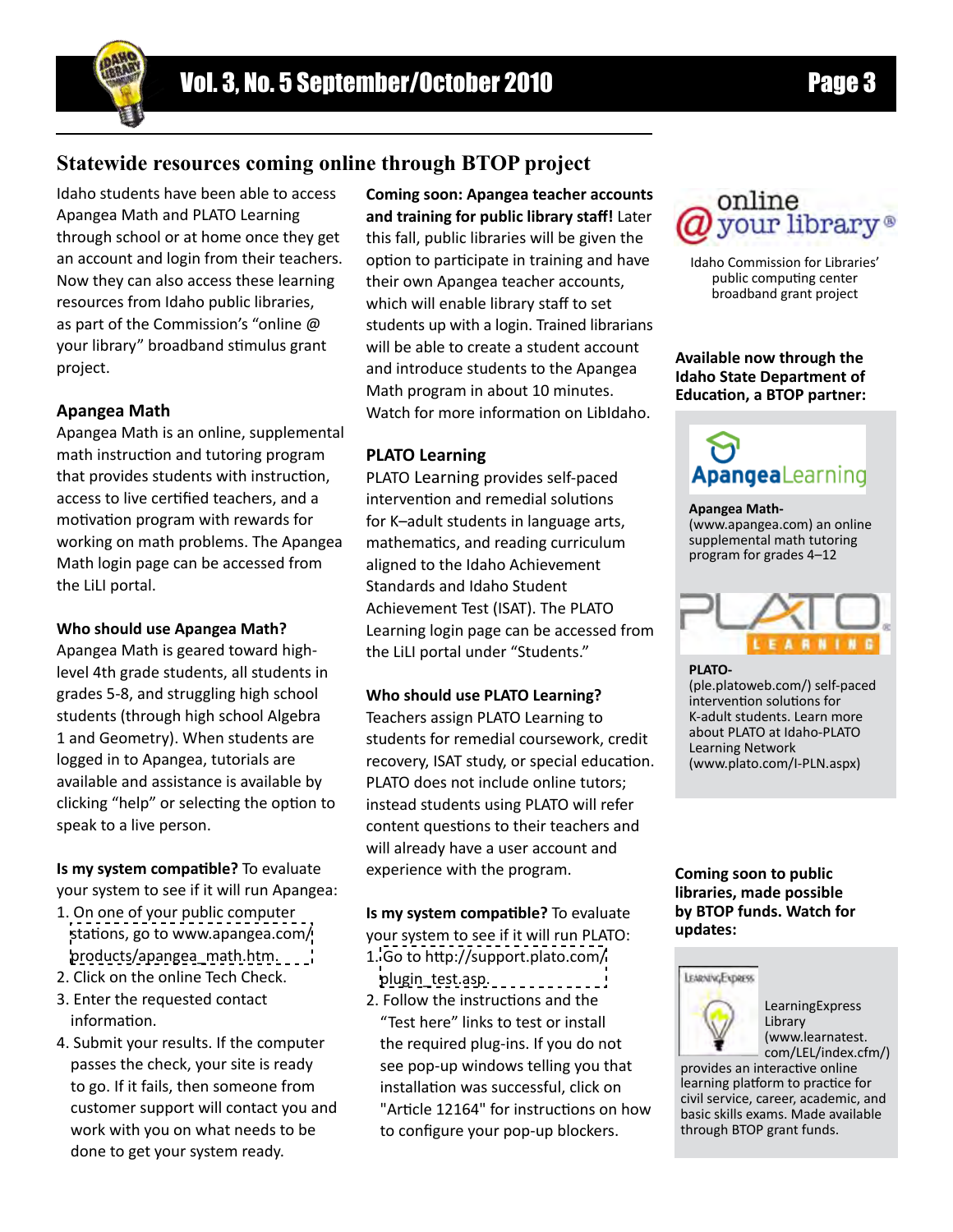

Glynda Pflieger is the school library consultant at ICFL

 "I love teaching about literature and using technology to make learning more exciting and engaging for students." - Glynda Pflieger

A favorite part of Pflieger's job is sharing new Web 2.0 tools. She is currently working on a project to integrate technology through the school library with Shelfari—a social network dedicated to booklovers. You can view her favorite books at her Shelfari site at: www.shelfari.com/ [glyndapflieger/shelf.](www.shelfari.com/glyndapflieger/shelf)

To learn more about the new technology or Web 2.0 tools that she loves to share, check out Pflieger's ePortfolio at: [http://edtech2.boisestate.edu/](http://edtech2.boisestate.edu/pfliegerg/) pfliegerg/.



Aubrey Ellis, ICFL web developer

Ellis loves getting things to work: the most rewarding part of her job is fixing something that was broken.

### **ICFL has a school library consultant**

We are pleased to welcome Glynda Pflieger to the Idaho Commission for Libraries (ICFL) as the first school library consultant! Pflieger joined our team in June 2010 but has been in the library field for over 11 years. She is passionate about the importance of libraries to students of every age and enjoys sharing that passion with others.

One of her first and most important tasks is to develop a school library development action plan that aligns with ICFL's mission and strategic plan. Currently, she is working on an action plan timeline that takes into consideration all of the other events that ICFL is involved in related to school libraries. One example is the new online resources for K-12 students that will be available through public libraries because of the BTOP stimulus grant project.

Pflieger is excited about promoting the expertise of school librarians to support academic achievement through technology integration. She has been accepted to present at the Idaho School Board Association (ISBA) annual conference in November. School librarians are becoming leaders in technology integration, and she believes they are in a unique position to help their districts develop a policy balancing

#### **Aubrey Ellis is our new web developer**

If her name sounds familiar, it's probably because Aubrey Ellis was ICFL's web design specialist from June 2009 to June 2010. We are delighted that she recently accepted the position of web developer.

Ellis has been building new webpage templates that comply with upcoming 21st century skills with Internet safety.

During the ISBA presentation, school board members will find out why students need 21st century skills and should be creating blogs, streaming videos, and using online applications and social media. Pflieger will explain why students should be using Web 2.0 tools to research, organize, evaluate, and communicate information, as well as how teacher librarians can help develop and implement a policy for technology integration into the districts' instructional programs.

If you would like more information on how you can collaborate to write an Internet Acceptable Use Policy (AUP) that balances the need for 21st century skills with Internet safety, Pflieger would love [to hear from you at glynda.pflieger@](mailto:glynda.pflieger@libraries.idaho.gov) libraries.idaho.gov.

Pflieger says that one of the biggest challenges she faces in her new job at the Commission is finding time to collaborate with teachers and incorporate all the ideas she has for using technology in the library. We are confident that she will find the time since this is one of her greatest passions. We are fortunate to have Pflieger on the Commission team and look forward to seeing the school library development action plan.

state website regulations, supporting e-branch websites, and working on numerous BTOP-related projects.

Ellis looks forward to teaming up with Ben Bibikov, our new web design specialist who started at the Commission on September 20.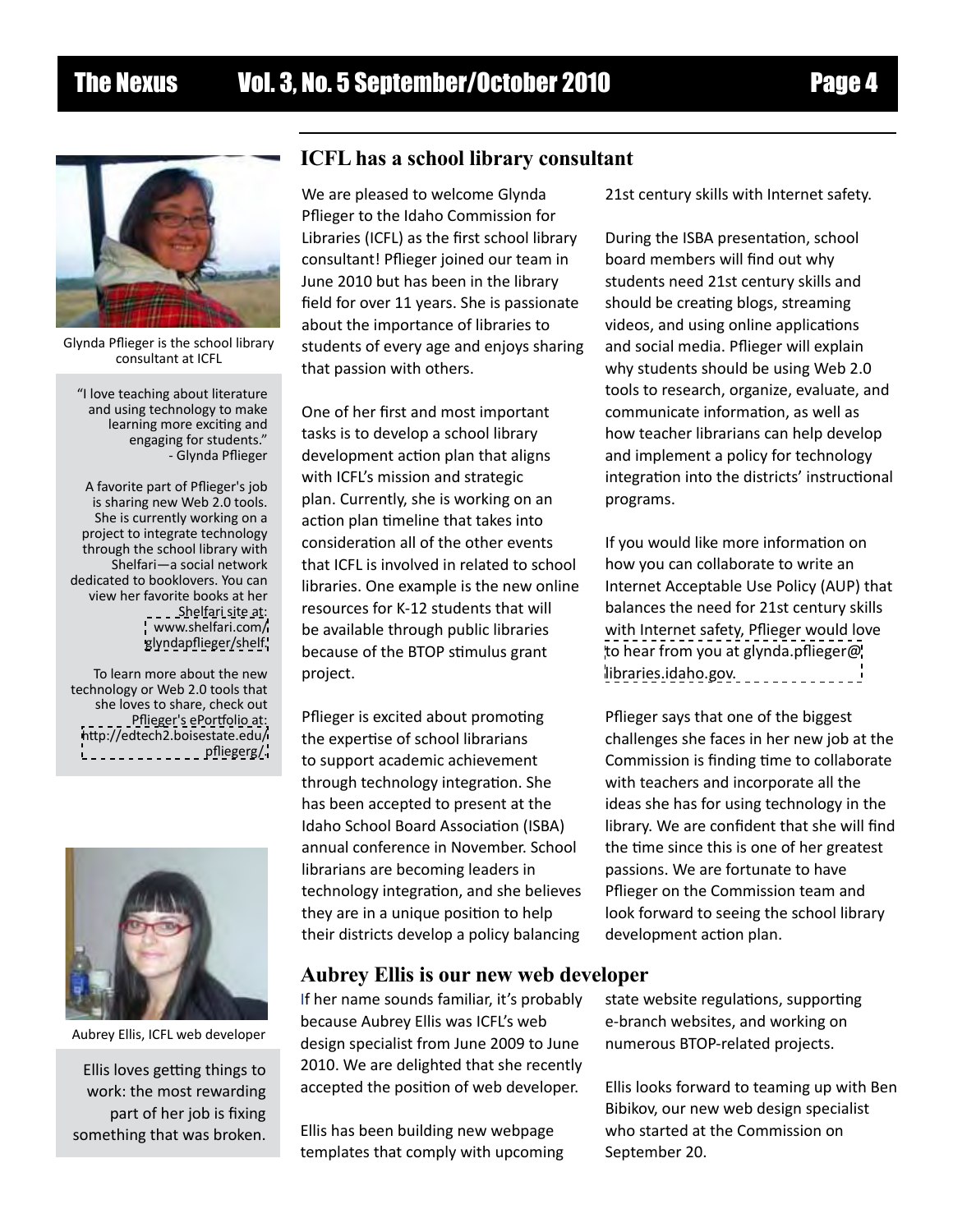# **Associate State Librarian Richard Wilson retires**

After 34 years of service to the Commission, Associate State Librarian Richard Wilson has retired and moved on to new adventures. Wilson moved to Spokane, Washington to be closer to his 84-year-old mother and begin his new work as Dean of Libraries at Eastern Washington University in Cheney, WA.

Wilson came to the Commission (then the Idaho State Library) in June of 1976 and since that time has served under three state librarians: Helen Miller, Charles Bolles, and Ann Joslin. He was initially hired to develop, implement, and evaluate continuing education programs. Through the years, he "sort of ended up accumulating odds and ends of jobs," including budget person, Library Services and Construction Act (LSCA) coordinator, special projects coordinator, consultant on public library remodels under Title II, and head of the State Library administrative services division. In 2000, Wilson became Associate State Librarian.

With 34 years of experience and a doctoral dissertation (www.nova. edu/ssss/QR/QR12-1/wilson.pdf) that drew on stories about the Idaho State Library, a lot of knowledge walked out the building on Wilson's last day at the Commission. However, as Wilson said, "The Commission will create new stories. The agency is healthy and strong and has a wonderful culture, people who care, and phenomenal programs.

"Read to Me is as good as any state program that has ever been designed…. Systemically it's disrupting cycles of illiteracy for at-risk children, generational lifetime cycles. So at a very fundamental level, it's changing communities. When people are equipped with the tools of

literacy…they can use information to make good decisions.

"And the BTOP (Broadband Technology Opportunities Program) project will create fundamental long-term change for people in rural Idaho. It will…open avenues for education, commerce, and information for the 21st century. It will allow the people in those communities to, instead of becoming increasingly isolated, maintain their lifestyles and connect to this incredible technological world in ways they haven't been able to do before.

"Looking to the future, if librarians are consistent with what they've done in the past, they will continue to respond to the needs of their customers and provide information using whatever the current technologies are. Librarians acquire, organize, and disseminate information. Humans will always have the need to acquire information. They may use a technology that we can't even imagine right now, but there will still be a need to organize that information….When information is important for decision making, librarians have played and will continue to play a role.

"All types of libraries—public, school, academics, and special—provide faces, spaces, and places. Faces are the librarians—professionals who have dedicated their lives to the life cycle of information and help people find, analyze, and use the information. Spaces are for the storing and safekeeping of information. Not everything is going to be on the Internet and not everything will be in digitized form. Places are where people can come together over the information, have conversation and

Janelle, Jane, and Rich Wilson are all

smiles at Wilson's retirement party

"The Idaho library community is a remarkable group of people and I'm happy to have served with you all these years. Be well and continue to foster library services and make Idaho a very special place to live and work.' - Rich Wilson

dialogue, and share stories. So it bothers me when we're in a recession and we say we have to protect life and safety by maintaining police and fire, and then we cut libraries.…Because when we sacrifice things like libraries, we sacrifice things at the core of what makes us human and gives us the capacity to be able to live with one another.

Yes, I walk out the door of the Commission with a whole lot of historical information, a whole lot of knowledge, a whole lot of stuff about the past. But the key is for the people here to live in the present.… Keep an eye to the future and glance in the rearview mirror from time to time: It's nice for perspective. But be in the present because that's when you can truly make a difference."

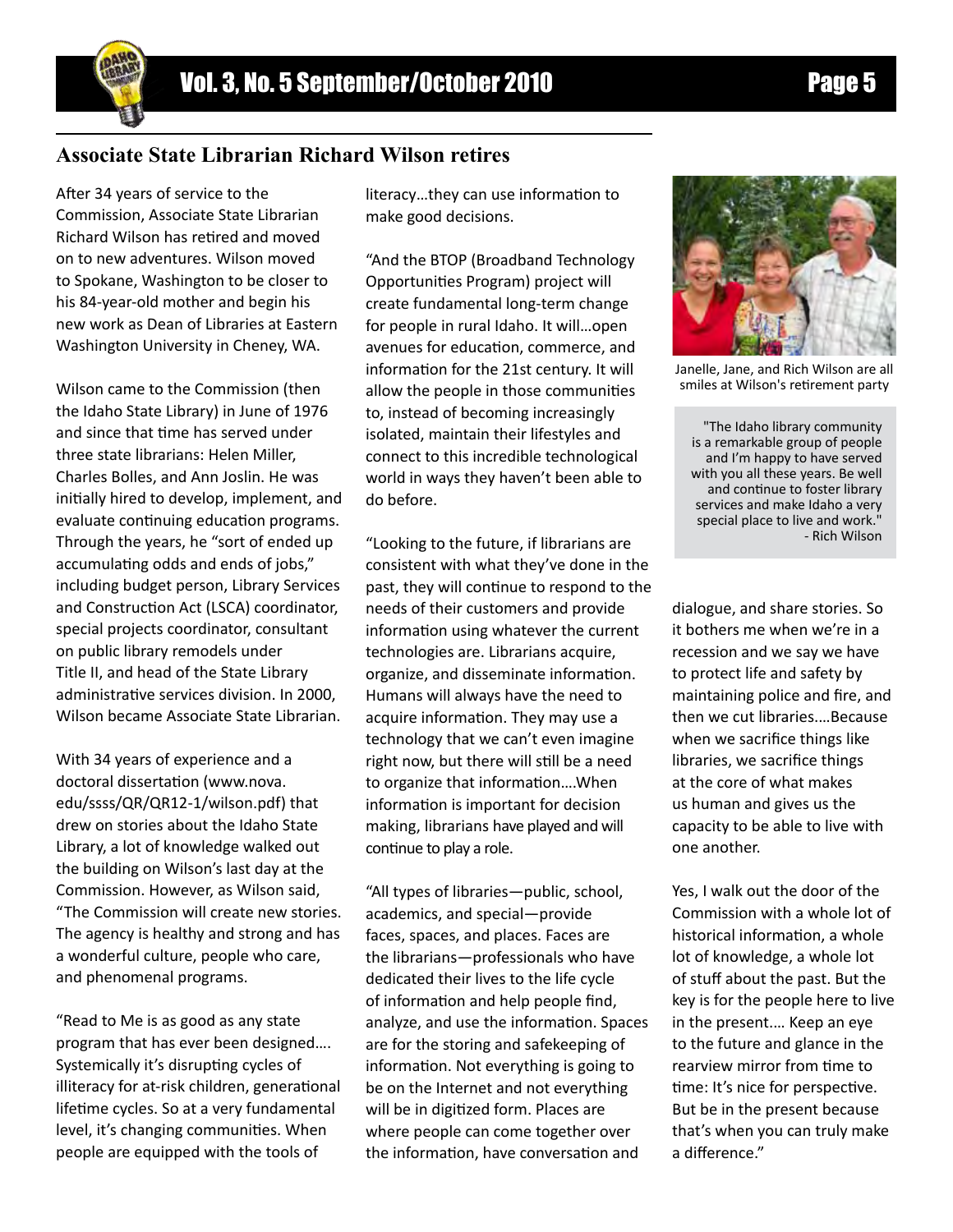

C[heck out http://libraries.idaho.gov/](http://libraries.idaho.gov/page/idaho-family-reading-week) page/idaho-family-reading-week

# **Idaho Family Reading Week: November 14**–**20**

Idaho Family Reading Week is November 14–20, 2010. This year's theme is "Join the Curious Crowd - Read Aloud!" The Idaho Commission for Libraries' Read to Me program and local libraries around the state will be sponsoring special events to show families there's no better place to satisfy curiosity than the library. [Check out http://libraries.idaho.gov/](http://libraries.idaho.gov/page/idaho-family-reading-week) page/idaho-family-reading-week for resources, registration, or to reserve a Curious George costume.

#### **Register your library's event**

Every library that registers will be entered in a drawing to receive a dozen hardback books that will be great to use with this year's theme. Registration closes Friday, November 5, and the drawing will be held November 8. The winner will receive the books prior to Family Reading Week.

#### **Reserve a Curious George costume**

The deadline for public libraries to sign up for a costume is September 29. The Read to Me program will pay the shipping costs for the costume at \$140 per site. First preference for costume placement is public libraries who share a costume with another public library. Libraries are also encouraged to arrange for the character to visit at least one other venue (school, Head Start center, etc.) in their community and to invite opinion leaders to the event.

A fun-filled CD with ideas, booklists, reproducible handouts and more on this year's Family Reading Week was sent to every public and elementary school library in mid-September. If you have any questions, please contact Stephanie Bailey-White at ICFL, 800-458-3271.

# **Banned Books Week: September 25−October 2, 2010**



Banned Book Week is September 25− October 2, 2010. This annual event celebrates the freedom to read and the importance of the First Amendment. Held during the last week of September, Banned Books Week highlights the benefits of free and open access to information while drawing attention to

the harms of censorship by spotlighting actual or attempted banning of books across the United States. For more information about Banned Books week and to see frequently challenged books, check out ALA's website at www.ala.org/ala/issuesadvocacy/ [banned/bannedbooksweek/index.cfm.](www.ala.org/ala/issuesadvocacy/banned/bannedbooksweek/index.cfm)

#### **IdahoVotes website and the** *Idaho Voter's Pamphlet*



The Idaho Voter's Pamphlet pamphlet is available at www.idahovotes.gov/ VoterGuide/vote.htm. It is also available as a podcast on the TBS website at http://libraries.idaho.gov/tbs.

Idaho's general election is Tuesday, November 2. *Idaho Voters' Pamphlet*, published by the Secretary of State, lists the complete wording of each amendment, including rationale for and against each one. The IdahoVotes.gov website also contains information on registering to vote and accessible voting options available at every polling site in Idaho.

Libraries can connect users to voting information by posting the IdahoVotes link on their websites and posting information about the IdahoVotes site in the library. Libraries using Drupal software to host their websites can request that the IdahoVotes logo and link be automatically posted on their websites by contacting ICFL's web developer, Aubrey Ellis.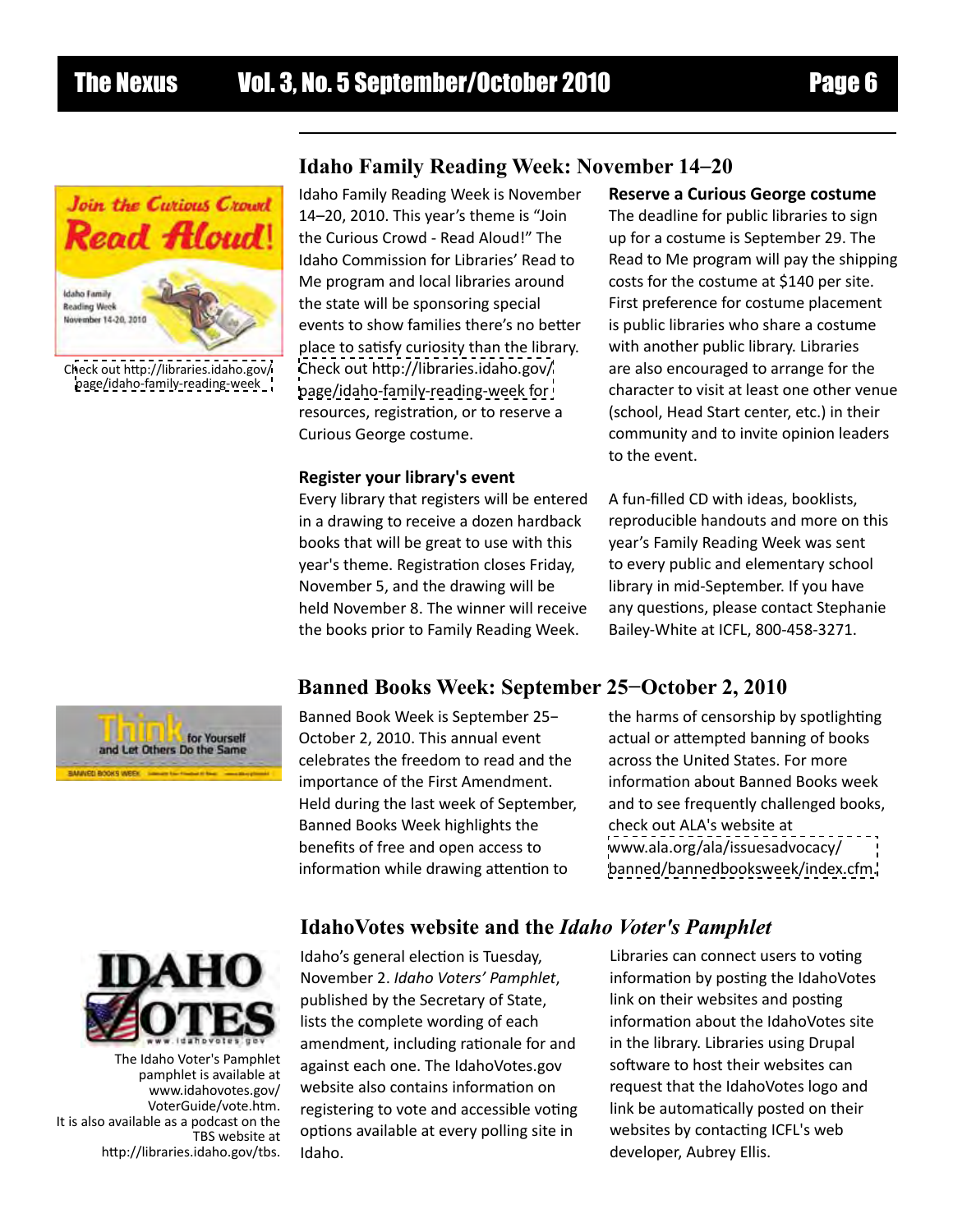# **Changes to district library trustee terms**

District libraries probably have been contacted by their County Clerks about the changes in elections, starting January 1, 2011. One of the changes is in district library trustee terms. Beginning in 2011, trustee terms will be for six years, and the election will be held in May of every odd year. The transition period will look like this: **2011:** 1 trustee position will be up for election - elected until 2017

**2013:** 2 trustee positions (trustee positions up for election in 2012 and

#### **Audit changes for district libraries**

There are audit changes for district libraries with budgets between \$50,000 and \$100,000. Under previous law, you might have been undergoing a biennial review. The law has changed so that there is no requirement to have a review or audit if your annual expenditures are less than \$100,000. For current audit requirements, please check online for 67-450B at www.legislature.idaho.gov/ [idstat/Title67/T67CH4SECT67-450B.htm.](www.legislature.idaho.gov/idstat/Title67/T67CH4SECT67-450B.htm)

2013) - elected until 2019 **2015:** 2 trustee positions (trustee

2015) - elected until 2021

elections will be in odd years.

your library consultant.

positions up for election in 2014 and

What this means to your current board is that trustees whose terms end in 2012 and 2014 will have an extra year added to their terms, since the trustee

If you have questions, please contact

Check out: Idaho Statute 67-450B. Independent financial audits by governmental entities

**The pertinent sections of code:**

-33-2715—www.legislature. idaho.gov/idstat/Title33/ [T33CH27SECT33-2715.htm](www.legislature.idaho.gov/idstat/Title33/T33CH27SECT33-2715.htm) - [33-2718—www.legislature.](www.legislature.idaho.gov/idstat/Title33/T33CH27SECT33-2718.htm) idaho.gov/idstat/Title33/ T33CH27SECT33-2718.htm (for districts with trustee

zones)

#### **Free bookmarks promoting Diabetes Resource Guide**

The Diabetes Prevention and Control Program (DPCP) worked with the seven Idaho Public Health Districts to compile a Diabetes Resource Guide for Idahoans. This free guide, available online-only, has been designed to help people in Idaho identify health care services in their area and to create awareness about diabetes resources outside the clinical setting, such as diabetes education programs, community programs, and support groups. The resource guide is continually being updated.

The DPCP created bookmarks to promote the Diabetes Resource Guide. (The bookmark can also be found under "Materials" on the right hand side of the DPCP home page.) If you would like to order some bookmarks to be sent to your library, please contact:

Nicole Runner, Senior Health Education Specialist for DPCP ID Department of Health and Welfare Phone: 208-334-0648 Cell: 208-949-1617 RunnerN@dhw.idaho.gov



Diabetes Resource Guide Bookmark www.diabetes.idaho.gov

# **Comment on proposed ICT standards by October 27**

The Idaho Library Association Committee on Information Literacy / School Library Task Force has been working to create "Information and Communication

Technology Standards" to be included among the various existing Idaho academic content standards. A link for public comments on the resulting

proposed standards is available [at www.sde.idaho.gov/site/forms/](www.sde.idaho.gov/site/forms/2011LegislativeSessionRulesPublicComments.asp) 2011LegislativeSessionRulesPublic Comments.asp.

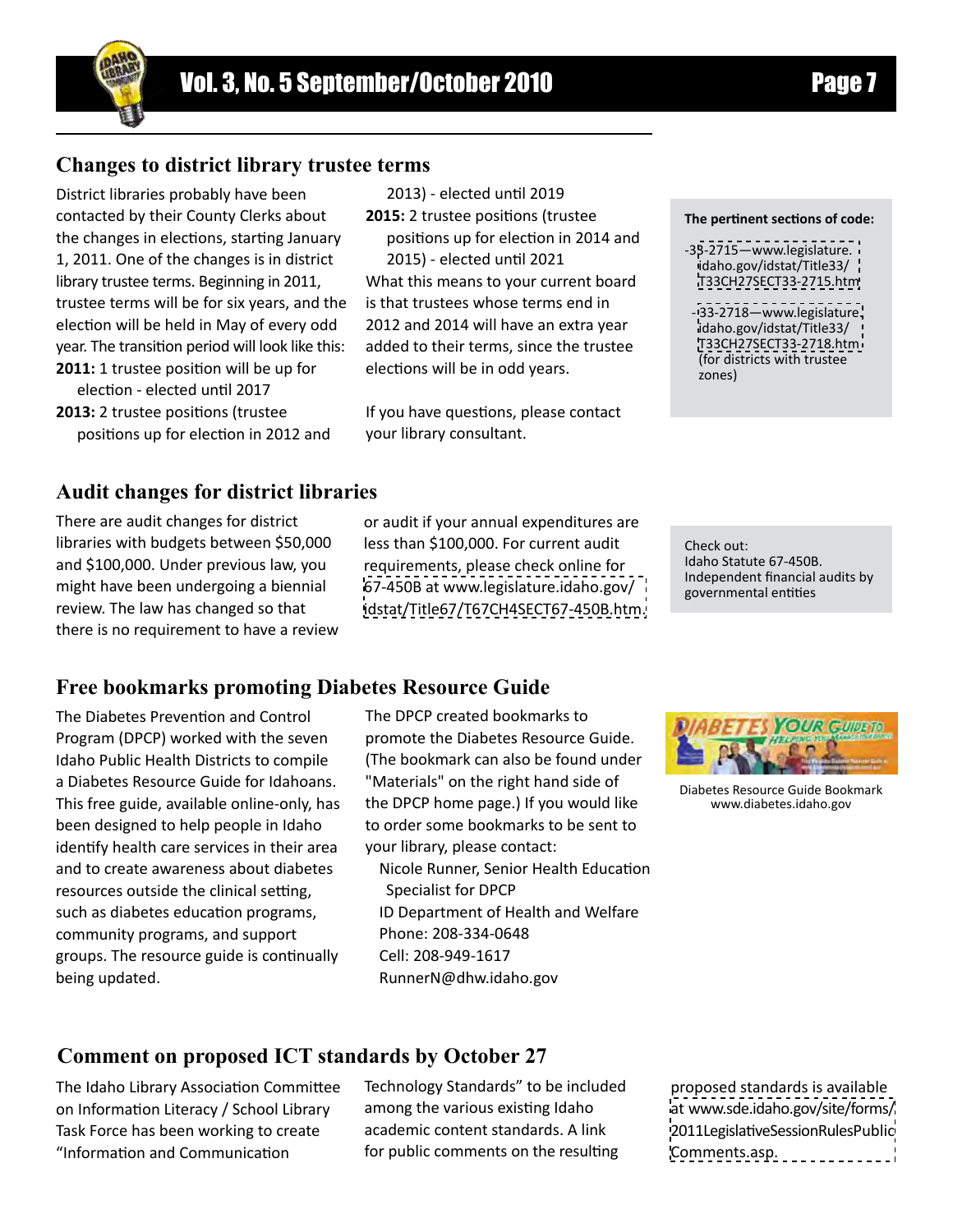**Survey deadline:** October 15, 2010

**Workshop:** November 19, 2010

For questions or assistance with the survey, please contact Mary DeWalt, Director, Ada Community Library at: mdewalt@adalib.org or 208-362-0181 x123

# **Update on the Idaho Connecting to Collections grant project**

The Idaho Connecting to Collections grant from the Institute of Museum and Library Services (IMLS) provides funding of \$39,500 for Ada Community Library, with support from other state institutions including the Commission and the Idaho State Historical Museum, to begin planning for statewide preservation of the collections held in libraries, museums, archives, and historical societies across Idaho.

#### **Statewide survey**

With the awarded funding, the first statewide survey to identify urgent preservation needs among collectionsholding institutions is currently being conducted. This information will be instrumental in developing a plan for proper care of collections.

The Connecting to Collections-Idaho [survey is available at www.zoomerang.](www.zoomerang.com/Survey/WEB22B2EUXTNLX) com/Survey/WEB22B2EUXTNLX. The first page of the survey provides information about filling out the form. Please help get the word out to your colleagues so

we can create a comprehensive survey of existing conditions and preservation needs across our state.

Please submit only one survey for your institution whether it is a library, archive, museum, historical society or a combination of all these organization types. Your responses will be kept confidential. Only aggregate results will be reported, and names of responding institutions will not be revealed.

#### **The survey ends October 15, 2010.** The

results of the survey will be available in a report to be published in print and online in early 2011.

#### **Statewide workshop**

In addition to the survey, a statewide workshop resulting in a set of best practices addressing basic collections care needs will be held November 19, at the Boise Public Library Hayes Auditorium. Tentative time is 10:00 a.m. to 5:00 p.m. More information will follow on LibIdaho.



Find more about the Energy Efficiency Kits and energy use resources at www.lili.org/energy.

# **Energy Efficiency Kit lending program**

The Idaho Commission for Libraries partnered with Idaho Power Company, Avista Utilities, and Rocky Mountain Power Company to create and distribute energy efficiency kits for use in public libraries. The purpose of the project is to make available an energy measuring device through local public libraries so Idahoans can monitor energy use and determine areas in their homes where they can increase energy efficiency.

In April, ICFL staff distributed 243 kits to 139 public library locations throughout Idaho. To date, with 71% of library

jurisdictions reporting, 394 circulation transactions have been recorded.

Library staff members were asked to estimate the satisfaction of their customers. The majority of responses were positive with 18% indicating "very satisfied" and 76% indicating "satisfied."

Based on feedback provided with the first-quarter circulation data, next steps for the project partners are likely to include improving user instructions and raising patron awareness of the kit availability.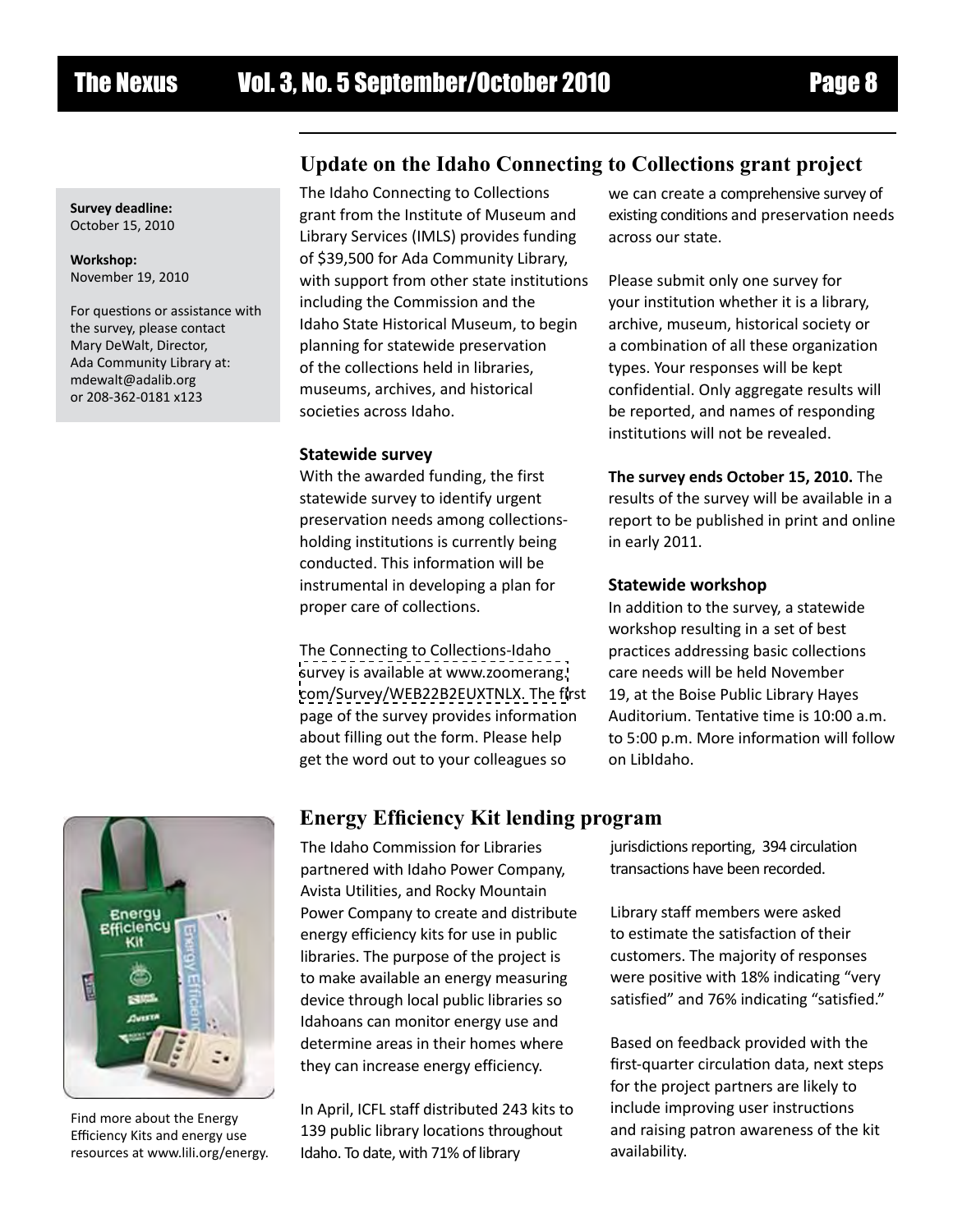

# **Library news from around the state**

#### **Idaho Community Foundation (ICF) Grant Recipients**

ICF (www.idcomfdn.org/index.htm) gathers funds from donors, helping them achieve their philanthropic objectives; grows the funds over time; and grants the funds for a broad variety of philanthropic projects statewide.

- **Bear Lake County Library District,** \$1,500 to purchase early literacy workstations for preschoolers
- **Bear Lake County School District 33,** \$1,500 to provide library books
- **Grace District Library,** \$1,500 to provide a collection of audio books for library and classroom use
- **Madison Library District**, \$1,000 to expand The Big Read to include rural communities that would otherwise not be able to participate
- **Preston High School**, \$500 to purchase brain games and puzzles for the library
- **Rigby City Library**, \$1,000 to purchase audio books
- • **West Side School District 202**, in Franklin County, \$1,000 to purchase student-selected books for the library

#### **Libri Foundation Grant Recipients**

The Libri Foundation (www. librifoundation.org/) helps rural libraries acquire new, quality, hardcover children's books they could not otherwise afford.

- Cascade Public Library
- Clark County Free Library, Dubois
- Council District Library
- Eastern Owyhee County Library, Grand View
- Grace District Library
- Hansen District Library
- Prairie River Library District Kooskia Branch
- Nezperce Community Library
- Snake River School Community Library
- Weiser Public Library

#### **Election results**

**Franklin County District (Larsen-Sant)** 

**Library** override passed overwhelmingly with 442 voting for and 82 voting against in the election held Tuesday August, 3 2010. Voters approved the library's temporary override levy, which will stay in place for two years.

**Payette Public Library** expansion \$1.5 million bond passed with 446 voting yes and 152 voting no on August 3. Several people who were not library users had come in to see the library to help them decide how to vote. As usual the library was bustling with activity. The voters had their questions answered and left saying they were voting yes.

#### **Garden Valley District Library** levy

election on August 3 requesting \$250,000 to complete the library failed 103 to 192. They got a 34.9% yes vote, but needed a simple majority to pass, so they are looking at fundraising options.

#### **South Bannock District Library breaks ground in McCammon**

A ground-breaking ceremony for a new library was held in McCammon on September 13. The library will be located in the center of town across from the Post Office and will be a member of the South Bannock County District Library System. The library anticipates opening its new, 2,950-square foot library before Memorial Day 2011. Funding for the new library, expected to cost roughly \$275,000, comes from a plant facilities levy passed in the district in 2005.

**Got news to share about your library?**

**We would love to include it in The Nexus newsletter for the Idaho library community. Please send it to teresa.lipus@libraries.idaho.gov** 



South Bannock District Library held a groundbreaking ceremony in McCammon on September 13